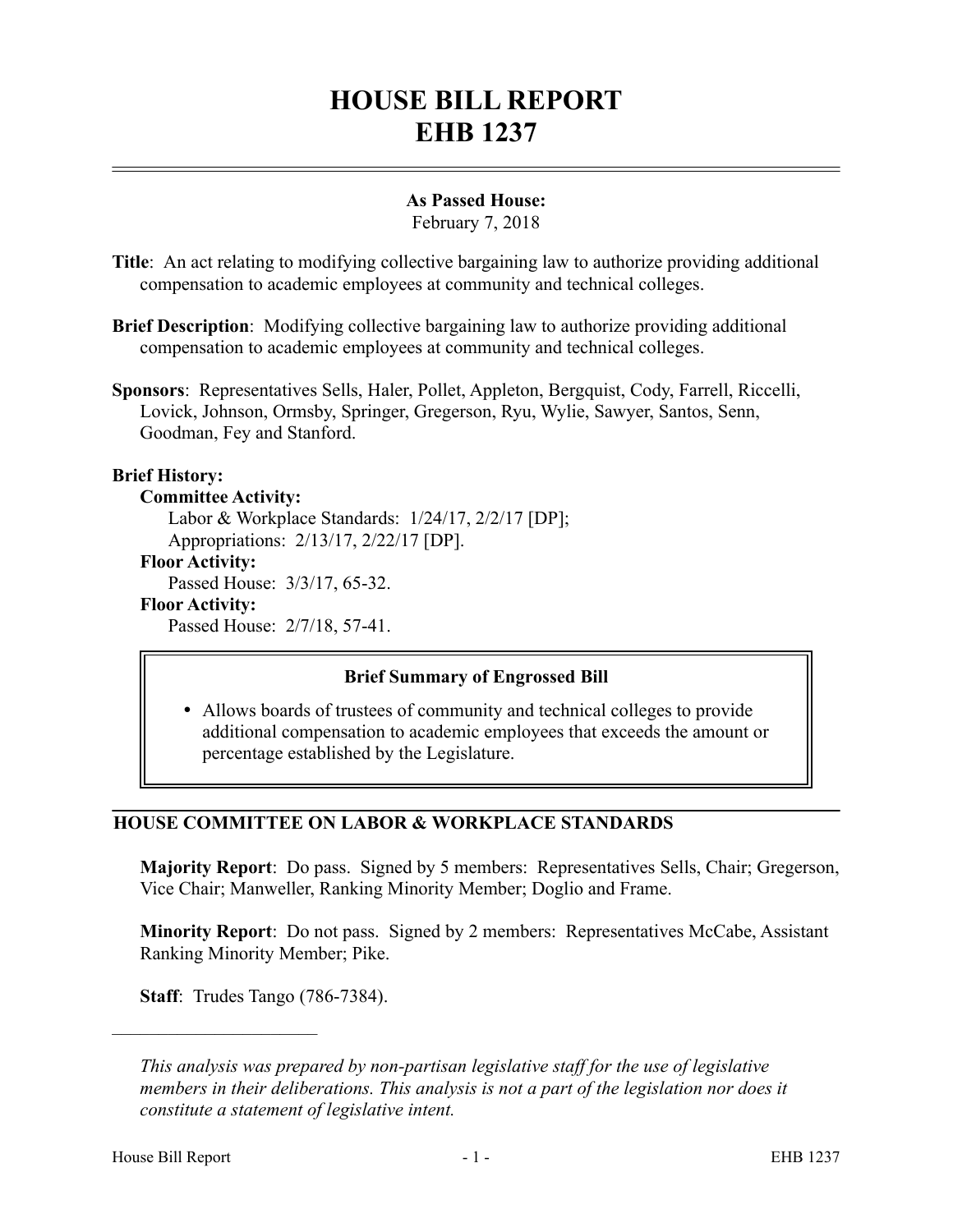#### **HOUSE COMMITTEE ON APPROPRIATIONS**

**Majority Report**: Do pass. Signed by 22 members: Representatives Ormsby, Chair; Robinson, Vice Chair; MacEwen, Assistant Ranking Minority Member; Stokesbary, Assistant Ranking Minority Member; Bergquist, Cody, Fitzgibbon, Haler, Hansen, Hudgins, Jinkins, Kagi, Lytton, Manweller, Pettigrew, Pollet, Sawyer, Senn, Springer, Stanford, Sullivan and Tharinger.

**Minority Report**: Do not pass. Signed by 11 members: Representatives Chandler, Ranking Minority Member; Buys, Caldier, Condotta, Harris, Nealey, Schmick, Taylor, Vick, Volz and Wilcox.

**Staff**: David Pringle (786-7310).

#### **Background**:

Several collective bargaining laws apply to public institutions of higher education. These laws generally provide that the governing boards and the exclusive bargaining representatives have a mutual obligation to bargain in good faith over wages, hours, and terms and conditions of employment.

For faculty at four-year institutions and certain student employees at the University of Washington and Washington State University, a collective bargaining agreement may not include compensation that exceeds the amount or percentage established by the Legislature in the appropriations act. However, the employer may provide additional compensation to faculty and certain student employees that exceeds that provided by the Legislature.

For academic employees at community and technical colleges (CTCs), a contract may not include salary increases that exceed the amount or percentage established by the Legislature in the appropriations act and allocated by the State Board for Community and Technical Colleges (State Board). Any provisions pertaining to salary increases in a contract are not binding upon future actions of the Legislature. If any provision of a salary increase is subsequently modified by the Legislature in an appropriations act, the parties must enter into collective bargaining to arrive at the mutually agreed upon replacement for the modified provision. There is no provision allowing for additional compensation.

Generally, for bargaining agreements of classified employees of institutions of higher education, the Governor must submit a request for funds to the Legislature to implement the compensation provisions of the agreements. The Governor may not submit requests for funds unless the requests have first been submitted to the Director of the Office of Financial Management (OFM) by October 1 prior to the legislative session in which the request for funds to implement the agreement is to be considered and the Director of the OFM has certified that the request is feasible financially for the state. Bargaining agreements of academic employees of institutions of higher education are not subject to this requirement.

#### **Summary of Engrossed Bill**: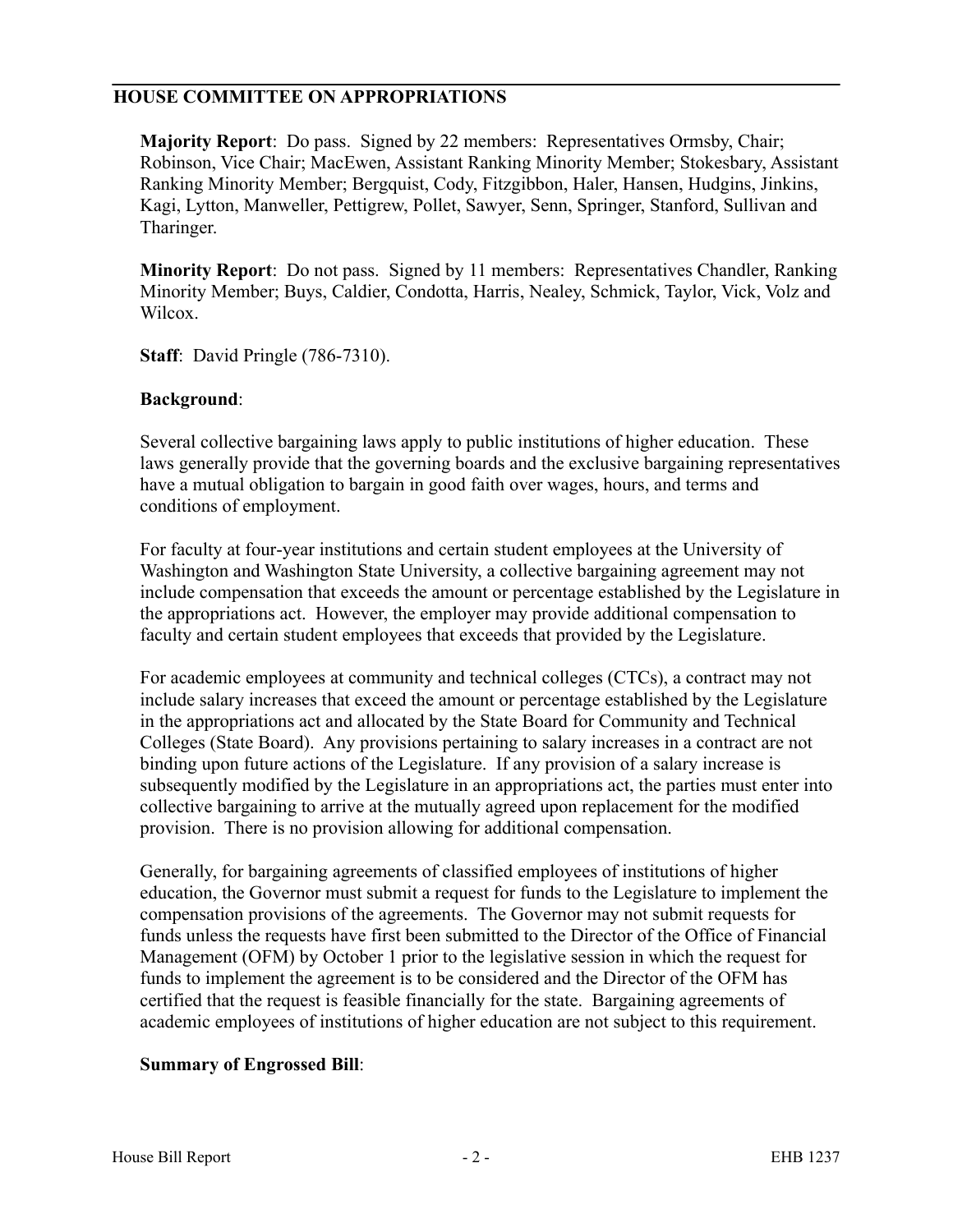A board of trustees may provide additional compensation to CTC academic employees that exceeds what is provided by the Legislature. The language specifying that provisions related to salary increases in a contract are not binding on the Legislature's future actions is stricken.

The written bargaining agreement acted upon by the board of trustees of a community or technical college must be submitted to the Director of the OFM by October 1 prior to the fiscal year in which the provisions of the agreement go into effect.

**Appropriation**: None.

**Fiscal Note**: Available.

**Effective Date**: The bill takes effect 90 days after adjournment of the session in which the bill is passed.

**Staff Summary of Public Testimony** (Labor & Workplace Standards):

(In support) Currently, CTC faculty are restricted to salary increases that the Legislature gives. This bill will provide full bargaining rights to all employees and will be an improvement in the employer/employee relationship. Other academic employees can bargain their salaries and the CTC employees deserve the same rights. The CTCs suffer from chronic underfunding, yet CTC administrative salaries keep increasing by using local funds. The CTC faculty need to be a priority. It would improve morale and give control back to the institutions. Student success depends on good faculty.

(Opposed) This bill would allow unions to cannibalize local funds, which is the same situation the K-12 system is in. The CTCs do not have discretionary levies. There should be an end to locally negotiated pay raises. If this bill passes, buildings would go unmaintained and programs will likely be cut.

(Other) More money from the Legislature is needed for salaries. This is a state responsibility. Local funds go down when enrollments decrease and when tuition decreases. Local funds differ across the CTC system and depend on enrollment, the size of the school, community resources, and other factors. It is uneven across institutions and from year-to-year. Local funds are supposed to address emerging needs in the community that state funds cannot address, such as instructional equipment.

## **Staff Summary of Public Testimony** (Appropriations):

(In support) Our colleges need the opportunity to maximize their ability to recruit and retain faculty. Salary increments are only available to faculty if they are specifically funded by the state. Any impacts from this bill would depend on future bargaining and would be dealt with at the local level. This bill has no state fiscal impacts. Last biennium, the local funds were allowed to be used for faculty increments. The experience of the last two years shows that this will not break the bank. Colleges and faculty will be able to have genuine conversations at the bargaining table.

(Opposed) None.